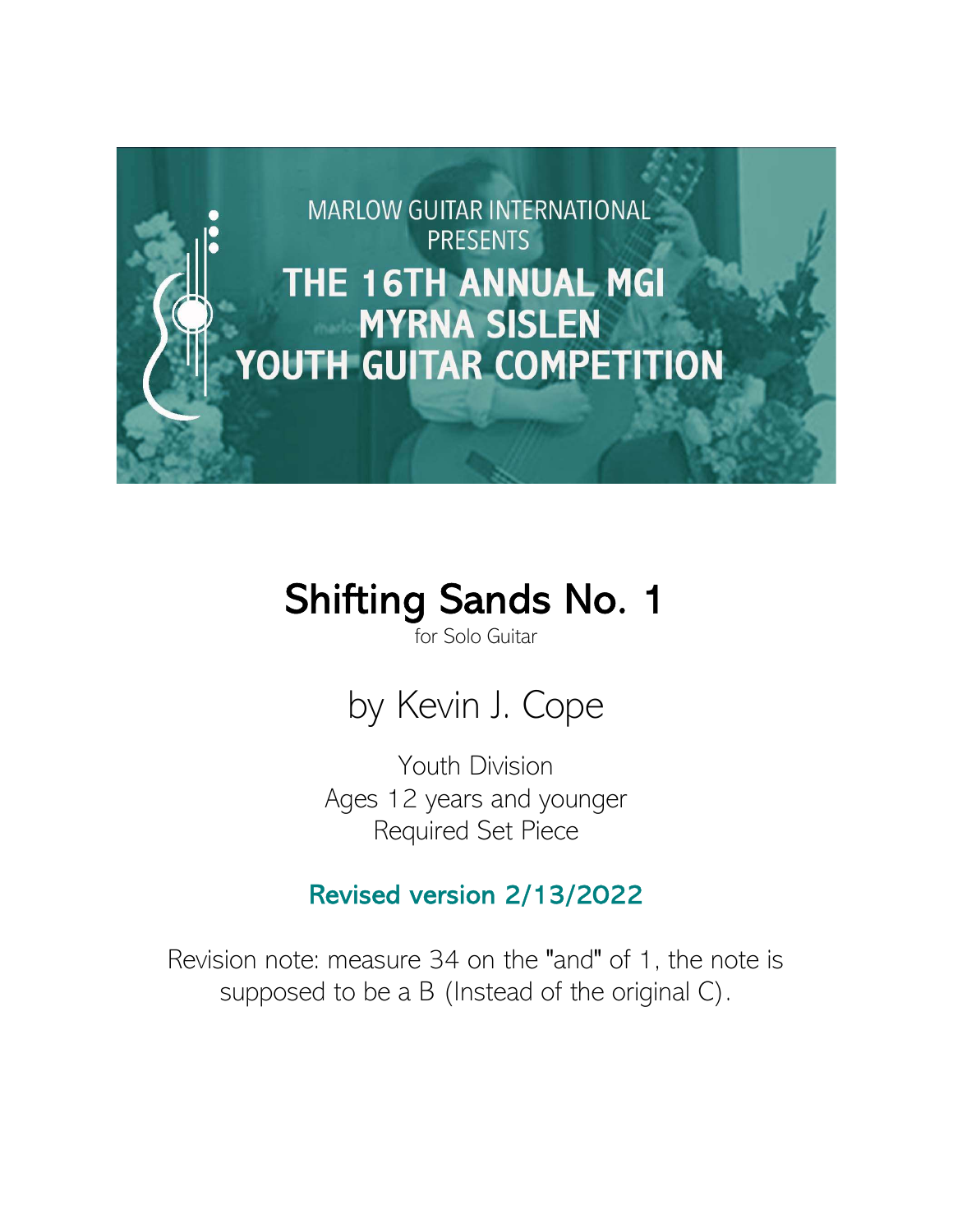Duration: c. 3'30" (ASCAP)

*for the 2022 Marlow Guitar International Myrna Sislen Youth Guitar Competition Youth Division*

## SHIFTING SANDS NO. 1

**FOR SOLO GUITAR**

**KEVIN J. COPE (2021)**













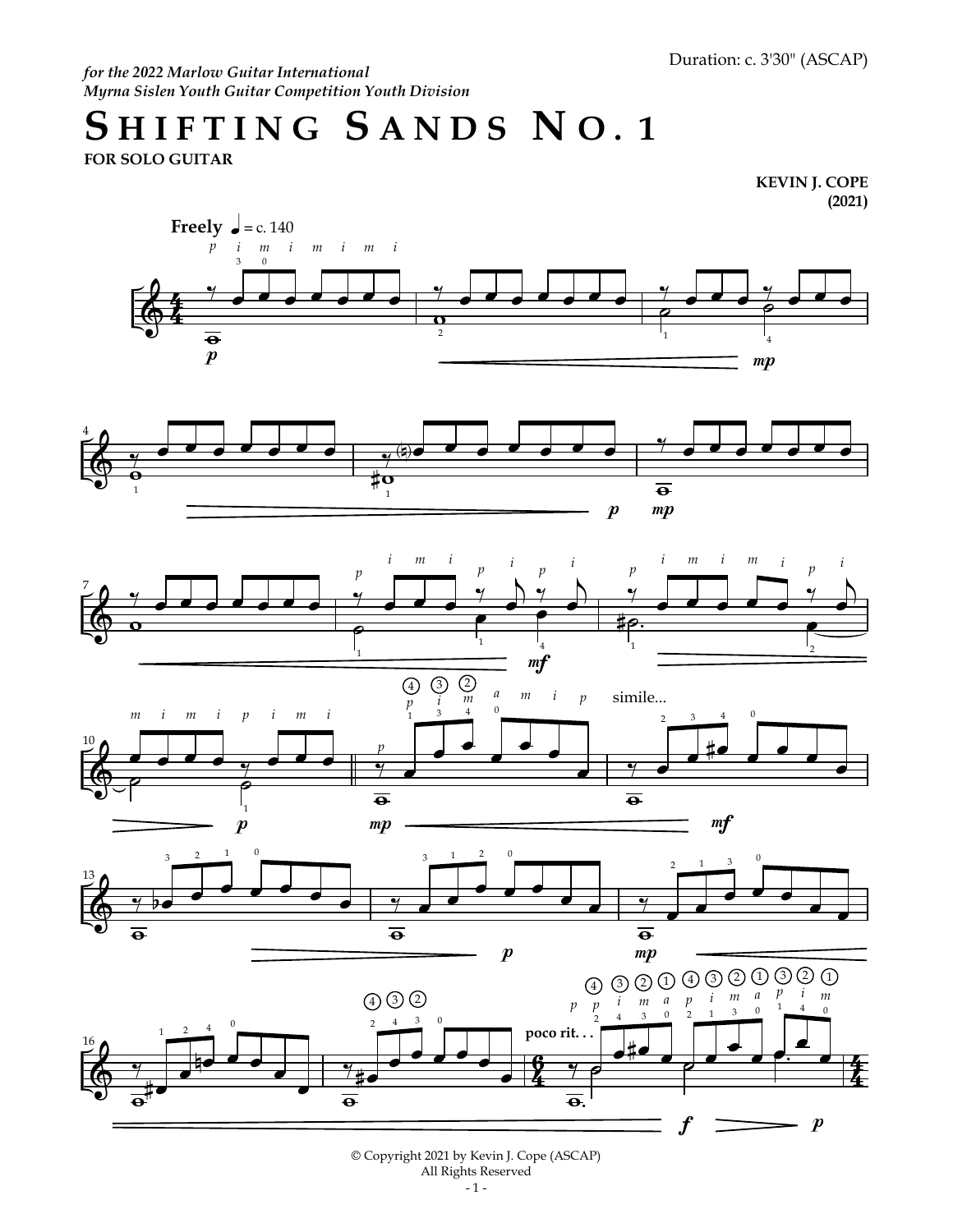













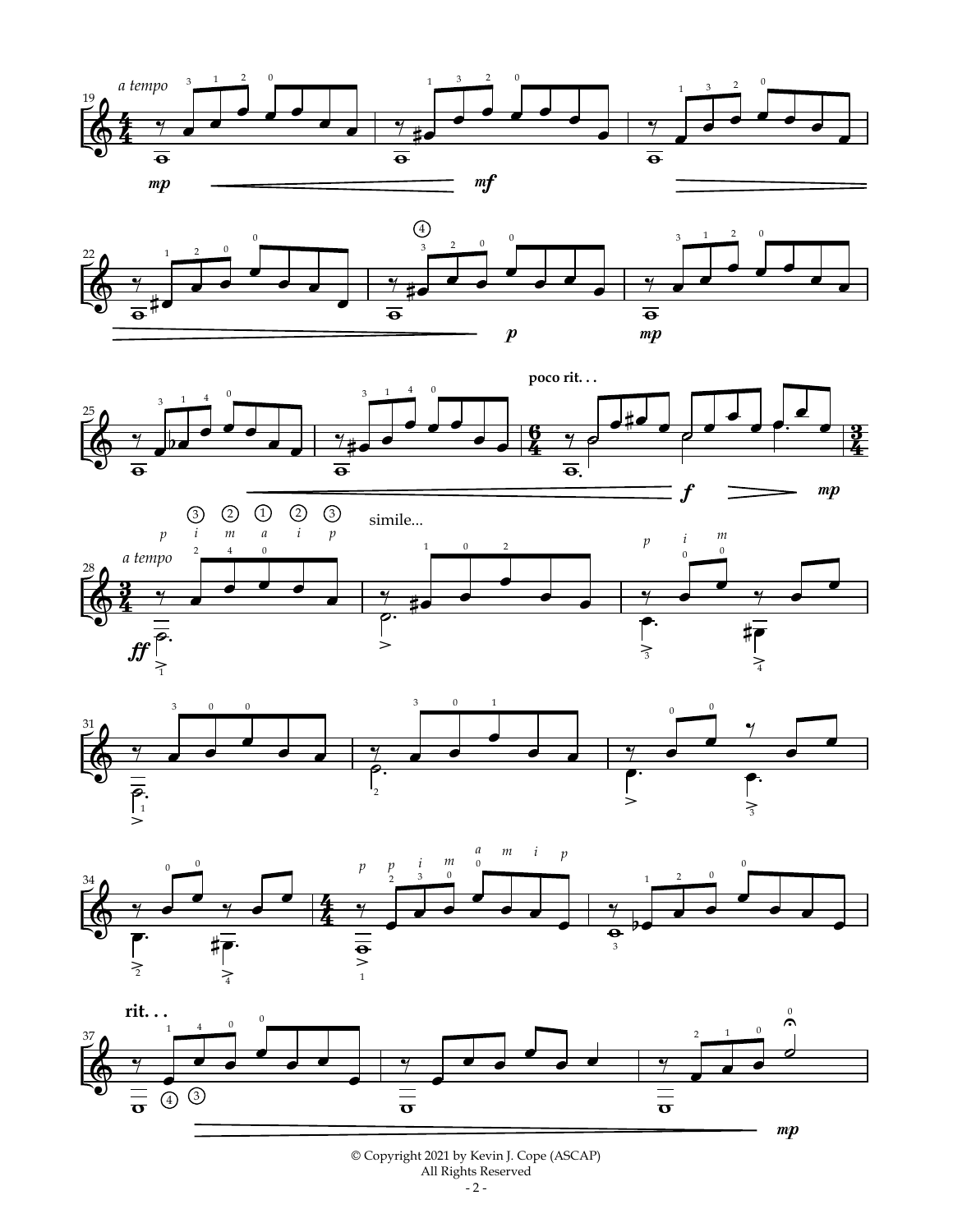